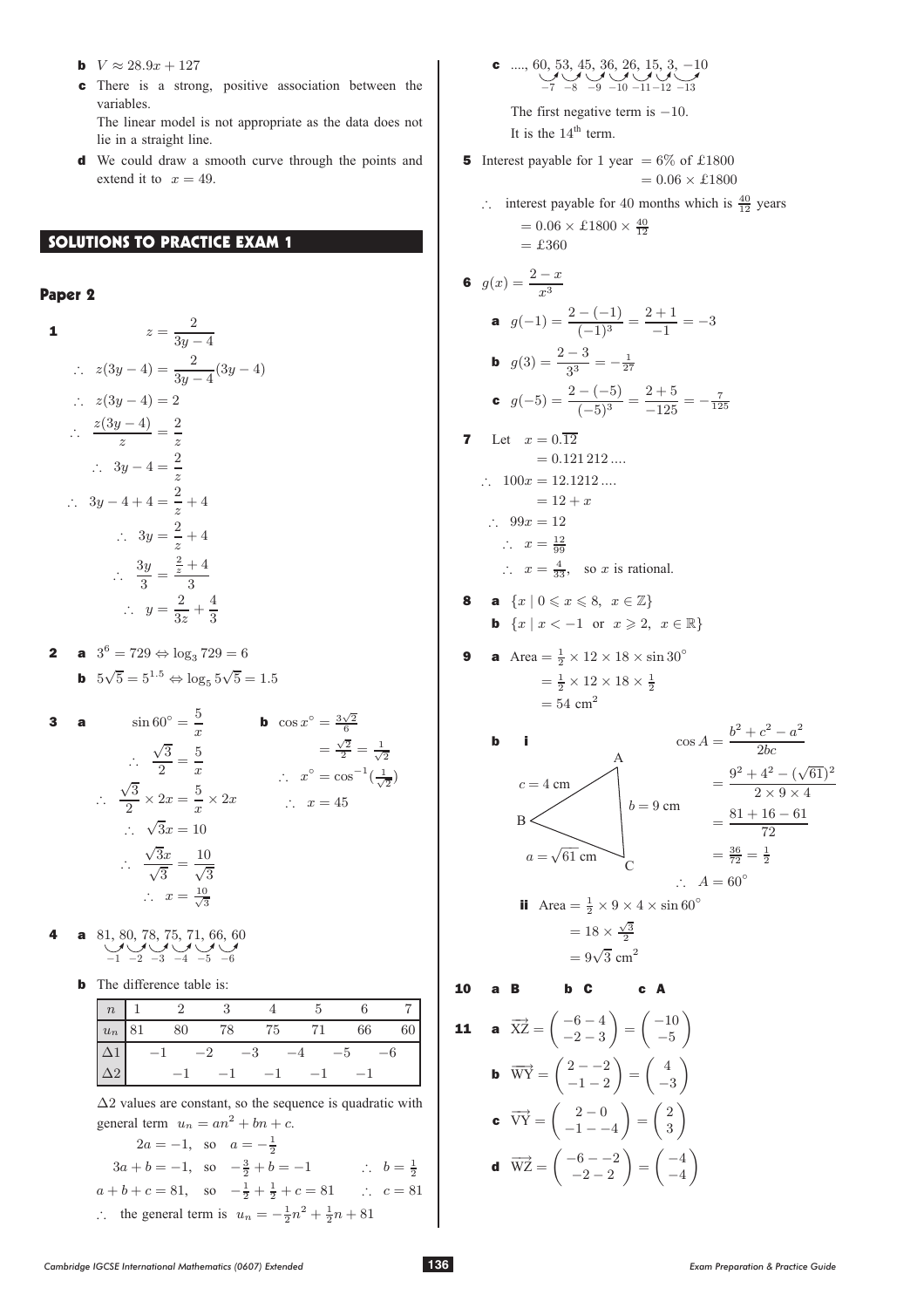

**d** a reflection in the  $y$ -axis

2  $f(x)=3x^2-6x+1$ 

**a** 
$$
f(3) = 3(3)^2 - 6(3) + 1
$$
  
= 27 - 18 + 1  
= 10

**b** Cuts y-axis when  $x = 0$  $f(0) = 1$ , so y-intercept is 1. Cuts x-axis when  $y = 0$ 

$$
\therefore \quad 0 = 3x^2 - 6x + 1
$$
\n
$$
\therefore \quad x = \frac{6 \pm \sqrt{36 - 4 \times 3}}{2 \times 3}
$$
\n
$$
= \frac{6 \pm \sqrt{24}}{6}
$$
\n
$$
= \frac{6 \pm 2\sqrt{6}}{6}
$$
\n
$$
= 1 \pm \frac{\sqrt{6}}{3}
$$
\n
$$
\therefore \quad \text{the } x \text{-intercepts are } 1 - \frac{\sqrt{6}}{3} \text{ and } 1 + \frac{\sqrt{6}}{3}.
$$

c The quadratic has a line of symmetry halfway between the  $x$ -intercepts.

The average of  $1 - \frac{\sqrt{6}}{3}$  and  $1 + \frac{\sqrt{6}}{3}$  is 1, so the line of symmetry is  $x = 1$ .

The line of symmetry passes through the vertex of the quadratic.

: the x-coordinate of the vertex is 1.<br>Now  $f(1) = 3(1)^2 - 6(1) + 1$  $f(1) = 3(1)^2 - 6(1) + 1$ 

Now 
$$
f(1) = 3(1)^2 - 6(1)
$$
  
= -2

$$
\therefore \quad \text{the vertex is} \quad (1, -2)
$$

**d** 
$$
f(x) = 3(x - 1)^2 - 2
$$

\n- **e** 
$$
f(x)
$$
 has vertex  $(1, -2)$
\n- Under  $T\left(\frac{1}{2}\right)$ ,  $g(x)$  has vertex  $(2, 0)$ .
\n- ∴  $g(x) = 3(x - 2)^2$   
\n $= 3(x^2 - 4x + 4)$   
\n $= 3x^2 - 12x + 12$ \n
\n

$$
3 \quad h = 3r
$$

| <b>a</b> $V = \pi r^2 h$ | <b>b</b> $3\pi r^3 = 192\pi$ |
|--------------------------|------------------------------|
| $= \pi r^2 (3r)$         | $\therefore 3r^3 = 192$      |
| $= 3\pi r^3$             | $\therefore r^3 = 64$        |
| $\therefore r = 4$       |                              |

- c Surface area
	- $=$  area of curved surface  $+$  area of 2 ends

$$
= 2\pi rh + 2\pi r^2
$$

$$
=2\pi r(3r)+2\pi r^2
$$

$$
= 6\pi r^2 + 2\pi r^2
$$

$$
=8\pi r^2
$$

$$
= 8\pi \times 4^2
$$

- $\approx 402$  cm<sup>2</sup>
- d Each cm<sup>3</sup> of lead weighs  $11.37$  g.

$$
\therefore \quad \text{using } \mathbf{b}, \quad \text{mass} = 11.37 \times 192\pi
$$
\n
$$
\approx 6860 \text{ g}
$$

$$
V = \frac{4}{3}\pi r^3
$$
\n
$$
\therefore 192\pi = \frac{4}{3}\pi r^3
$$
\n
$$
\therefore r^3 = 192 \times \frac{3}{4}
$$
\n
$$
\therefore r = \sqrt[3]{144}
$$
\n
$$
\approx 5.24
$$

 $\therefore$  the radius is approximately 5.24 cm.



| þ |   |  |  |   |                             |
|---|---|--|--|---|-----------------------------|
|   |   |  |  | U | all other $y$<br>values are |
|   | u |  |  |   | too large                   |





- **b** very strong, positive correlation
- c There is very strong, positive, linear correlation between the two variables, so as  $x$  increases, so does  $y$ . This indicates that the two variables are directly proportional.
- **d**  $y \approx 0.0121x 0.0201$  (see above for graph)
- **e** gradient  $\approx 0.0121$ For every extra female teacher on staff, a student will get an extra 0:0121 detentions a year.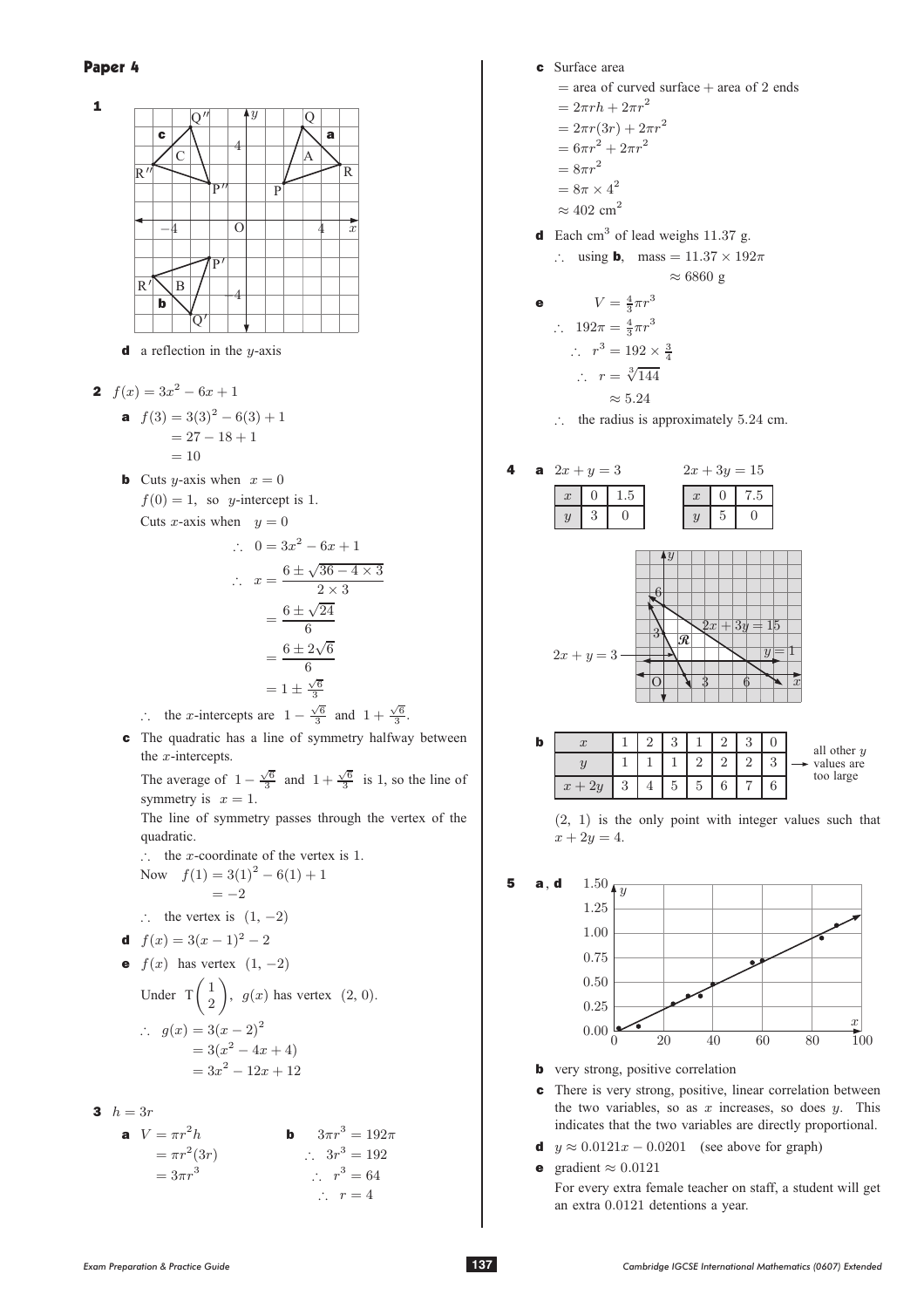$\ddot{\mathbf{f}}$  i 0.440 detentions ii 1.37 detentions The prediction for 38 teachers is reasonable, since the prediction is within the domain of the data and the prediction is within the domain of the data and the variables are very strongly correlated.

The prediction for 115 teachers is not as reliable, as it is outside the domain of the data.

- **6 a**  $0.45 \text{ km} = 450 \text{ m}$ <br>**b i** between 20 s
	- i between  $20$  s and  $50$  s after starting

ii average speed = 
$$
\frac{\text{distance}}{\text{time}}
$$
  
=  $\frac{0.15 \text{ km}}{30 \text{ s}}$   
=  $\frac{150 \text{ m}}{30 \text{ s}}$   
=  $5 \text{ m/s}$ 

c It happens 80 seconds after starting. He is stuck for 10 seconds 10 seconds.

**d**  
\n**i** average speed for race 
$$
=
$$
  $\frac{0.45 \text{ km}}{170 \text{ s}}$   
\n $=$   $\frac{0.45 \text{ km}}{\frac{170}{60 \times 60} \text{ h}}$   
\n $=$   $\frac{0.45 \times 60 \times 60}{170} \text{ km/h}$   
\n $\approx 9.53 \text{ km/h}$   
\n**ii** average speed  $=$   $\frac{0.45 \text{ km}}{170 \text{ s}}$ 

average speed = 
$$
\frac{170 \text{ s}}{170 \text{ s}}
$$

$$
= \frac{450 \text{ m}}{170 \text{ s}}
$$

$$
\approx 2.65 \text{ m/s}
$$

**e** To complete the course Michel travels  $0.45$  km at  $10.1$  km/h 10:1 km/h,

so time taken 
$$
=
$$
  $\frac{0.45}{10.1} \times 3600 + 10 \text{ s}$   
 $\approx 160.4 + 10 \text{ s}$   
 $\approx 170.4 \text{ s}$   
So, Clinton finished in the quicker time.

- **7 a**  $\triangle$ s ACE and BCD are congruent (SAS) because<br>AC = BC {given}
	- $AC = BC$  {given}<br>  $CE = CD$  {given}  $CE = CD$  {given}  $ACE = BCD$  {vertically opposite}
	- $\therefore$  AE = BD {corresponding sides}
	- **b** In  $\triangle$ s ABE, ADB, AB is common  $AE = BD$  {part **a**}  $AC + CD = BC + CE$  { $AC = BC$ ,  $CD = CE$ }  $\therefore$  AD = BE
		- $\therefore$   $\triangle$ s ABE, ADB are congruent (SSS)
	- **c** From **b**,  $AEB = ADB$ <br>But these are angles when But these are angles subtended by AB.  $\therefore$  ABDE is a cyclic quadrilateral.
- **8 a** Data was recorded on  $3+6+8+5+4+2$  $= 28$  days

15 30 45 60 75 90 0 2 4 6 8 10 frequency time ( min) t 0

**c** The modal class is  $30 \le t < 45$  min.

b **Histogram of Surfing times**

| d | Middle value $(x)$ | Frequency $(f)$ |
|---|--------------------|-----------------|
|   | 7.5                | 3               |
|   | 22.5               | 6               |
|   | 37.5               | 8               |
|   | 52.5               | 5               |
|   | 67.5               | $\overline{4}$  |
|   | 82.5               | 2               |

The mean length of time  $\approx 41.3$  min.

| e | <i>Surfing time</i> (mins) | Freq. | Cumul. Freq. |
|---|----------------------------|-------|--------------|
|   | $0 \leq t < 15$            | 3     |              |
|   | $15 \leq t < 30$           | 6     |              |
|   | $30 \le t < 45$            | 8     | 17           |
|   | $45 \leq t < 60$           | 5     | 22           |
|   | $60 \leq t < 75$           | 4     | 26           |
|   | $75 \leq t < 90$           | 2     | 28           |

**Cumulative frequency graph**



- <sup>f</sup> Toby spends up to 50 minutes on approximately 19 days, so he spends more than 50 minutes on  $28 - 19 = 9$  days.
	- $\therefore$  the probability that Toby 'fines' himself is  $\frac{9}{28}$ .
	- In a 30 day month he fines himself
	- $\frac{9}{28} \times 30 \approx 10$  days (nearest day).
	- $\therefore$  Toby will pay approximately  $\pounds 5 \times 10 = \pounds 50$  in 'fines'.

**9** 
$$
f(x) = 5 \times 4^{-x}
$$

**a i** 
$$
f(-\frac{3}{2}) = 5 \times 4^{-(-\frac{3}{2})}
$$
  
=  $5 \times (2^2)^{\frac{3}{2}}$   
=  $5 \times 2^3$   
= 40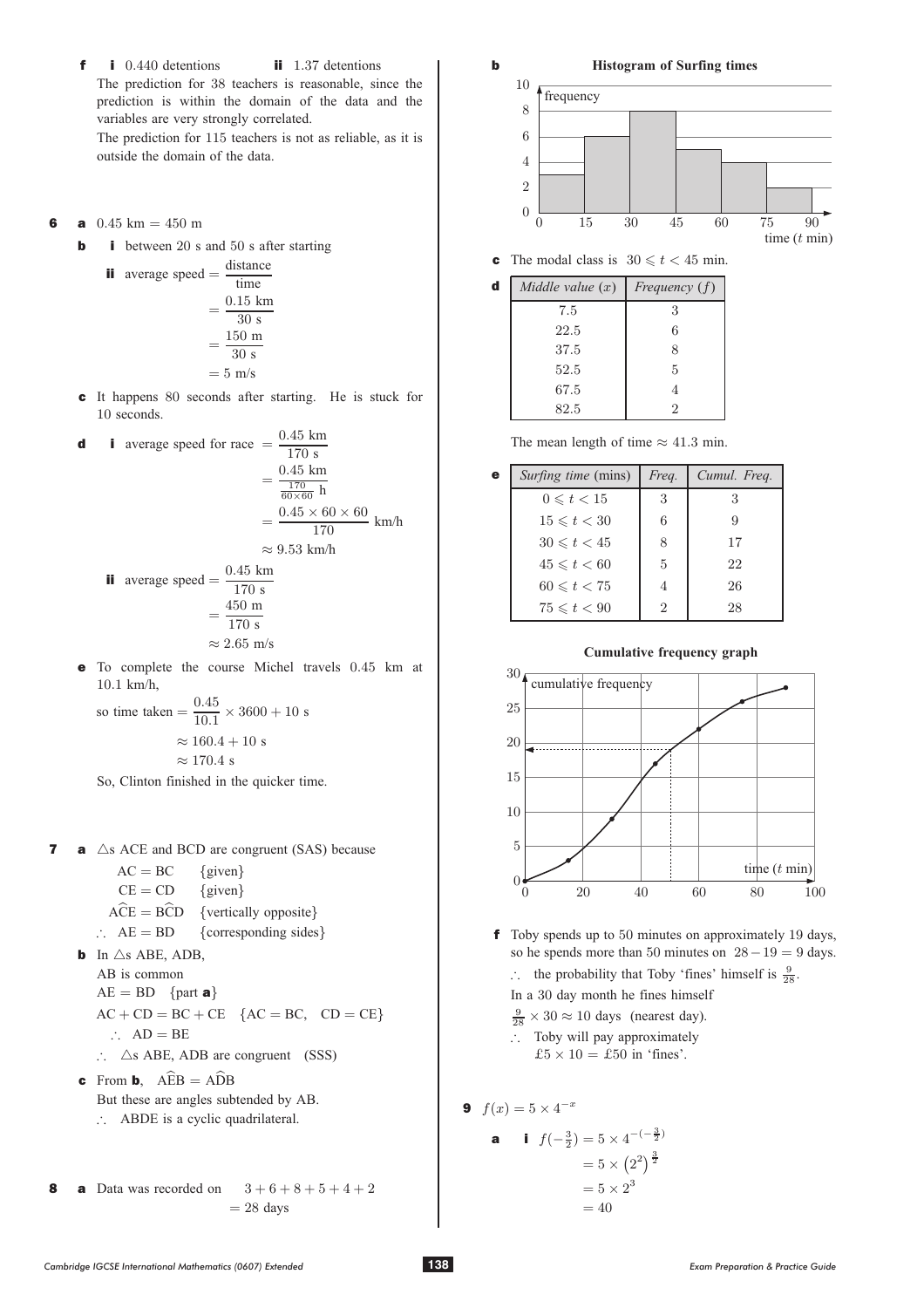ii 
$$
f(x-1) = 5 \times 4^{-(x-1)}
$$
  
\n $= 5 \times 4^{-x} \times 4$   
\n $= 20 \times 4^{-x}$   
\n4  $f(x) = 4 \times 5 \times 4^{-x}$   
\n $\therefore f(x-1) = 4 f(x)$   
\niii Domain =  $\{x \mid x \in \mathbb{R}\}$   
\nRange =  $\{y \mid y > 0, y \in \mathbb{R}\}$   
\niv Asymptote is  $y = 0$ .  
\nb By interchanging  $x$  and  $y$ , the inverse of  $y = \frac{2x-1}{x+1}$   
\nis  $x = \frac{2y-1}{y+1}$   
\n $\therefore xy + x = 2y - 1$   
\n $\therefore xy + x = 2y - 1$   
\n $\therefore y(x-2) = -x - 1$   
\n $\therefore y = \frac{-x-1}{x-2} = f^{-1}(x)$  or  $f^{-1}(x) = \frac{x+1}{2-x}$   
\n $f(x) = \frac{2x-1}{x+1}$   
\n $f(x) = \frac{2x-1}{x+1}$   
\n $f(x) = \frac{2x-1}{x+1}$   
\n $f(x) = \frac{-(1)(-5)}{x+1} = \frac{4}{5}$   
\n $y = -1$   
\n $\therefore QR$  is perpendicular to PR.  
\n10 **a**  $mp_0 = \frac{1-(-5)}{6-(-1)} = \frac{4}{6} = 2$   
\n $mp_R = \frac{1-(-5)}{2-6} = \frac{2}{4} = -\frac{1}{2}$   
\n $mp_R = \frac{1-(-5)}{2-6} = \frac{2}{4} = -\frac{1}{2}$   
\n $mp_R = \frac{1-(-1)}{2-6} = \frac{2}{4} = -\frac{1}{2}$   
\n $\therefore QR$  is perpendicular to PR.  
\n $\therefore \triangle PR$  is perpendicular to PR.  
\n $\therefore \triangle PR$  is perpendicular to PR.  
\n $\therefore \triangle PQR$  is right angled at R.  
\n**b** midpoint X of QR is  $(\frac{6+2}{2}, \frac{-$ 



For a parallelogram, the midpoints of the diagonals are the same point.

Midpoint of PQ is 
$$
\left(\frac{-1+6}{2}, \frac{-5+-1}{2}\right) = \left(\frac{5}{2}, -3\right)
$$
  
\nMidpoint of XY is  $\left(\frac{a+4}{2}, \frac{b+0}{2}\right) = \left(\frac{a+4}{2}, \frac{b}{2}\right)$   
\n $\therefore \frac{a+4}{2} = \frac{5}{2}$  and  $\frac{b}{2} = -3$   
\n $\therefore a+4=5$  and  $b=-6$   
\n $\therefore a = 1$   
\nSo, Y is  $(1, -6)$ .

11 **a** We are given: 
$$
x + 2y = 12
$$
 .... (1)  
\n $x - 4y = -12$  .... (2)  
\n $\therefore 2x + 4y = 24$  {(1) × 2}  
\n $\frac{x - 4y = -12}{3x = 12}$  {adding}  
\n $\therefore x = 4$   
\nSubstituting in (1) gives  
\n $4 + 2y = 12$   
\n $\therefore 2y = 8$   
\n $\therefore y = 4$   
\nSo,  $x = 4$ ,  $y = 4$ .  
\n**b** Using technology,  
\n $x = 4$  or  $x = -12$ 

$$
x = 4
$$
 or  $x = -12$   
\n $\therefore$   $x = 4$ ,  $y = 4$  or  $x = -12$ ,  $y = 0$ 

# **12** Let Jo have  $\epsilon x$ .

 $\therefore$  Gemma has  $\epsilon 3x$ . Together they have  $\epsilon x + \epsilon 3x = \epsilon 4x$ and  $4x = 28.60$  $\therefore x = 7.15$ and  $3x = 21.45$ So, Jo has  $\text{\textsterling}7.15$  and Gemma has  $\text{\textsterling}21.45$ .

# Paper 6

# A. Investigation: The Hilbert curve

# **Part I**

1 Using the base of the first pattern, the square is 1 unit wide. The second pattern has the same width. So 3 equal lengths make up 1 unit, and the length of each line segment is  $\frac{1}{3}$  unit.



In the 3rd pattern, 7 lengths make up 1 unit, and so on.



| Hilbert curve order | Length of line segments |
|---------------------|-------------------------|
|                     |                         |
|                     | $\frac{1}{3}$           |
|                     |                         |
|                     | $\frac{1}{15}$          |
|                     | $\frac{1}{31}$          |

<sup>2</sup> The denominator is 2 raised to the power of the order number, then 1 is subtracted from it.